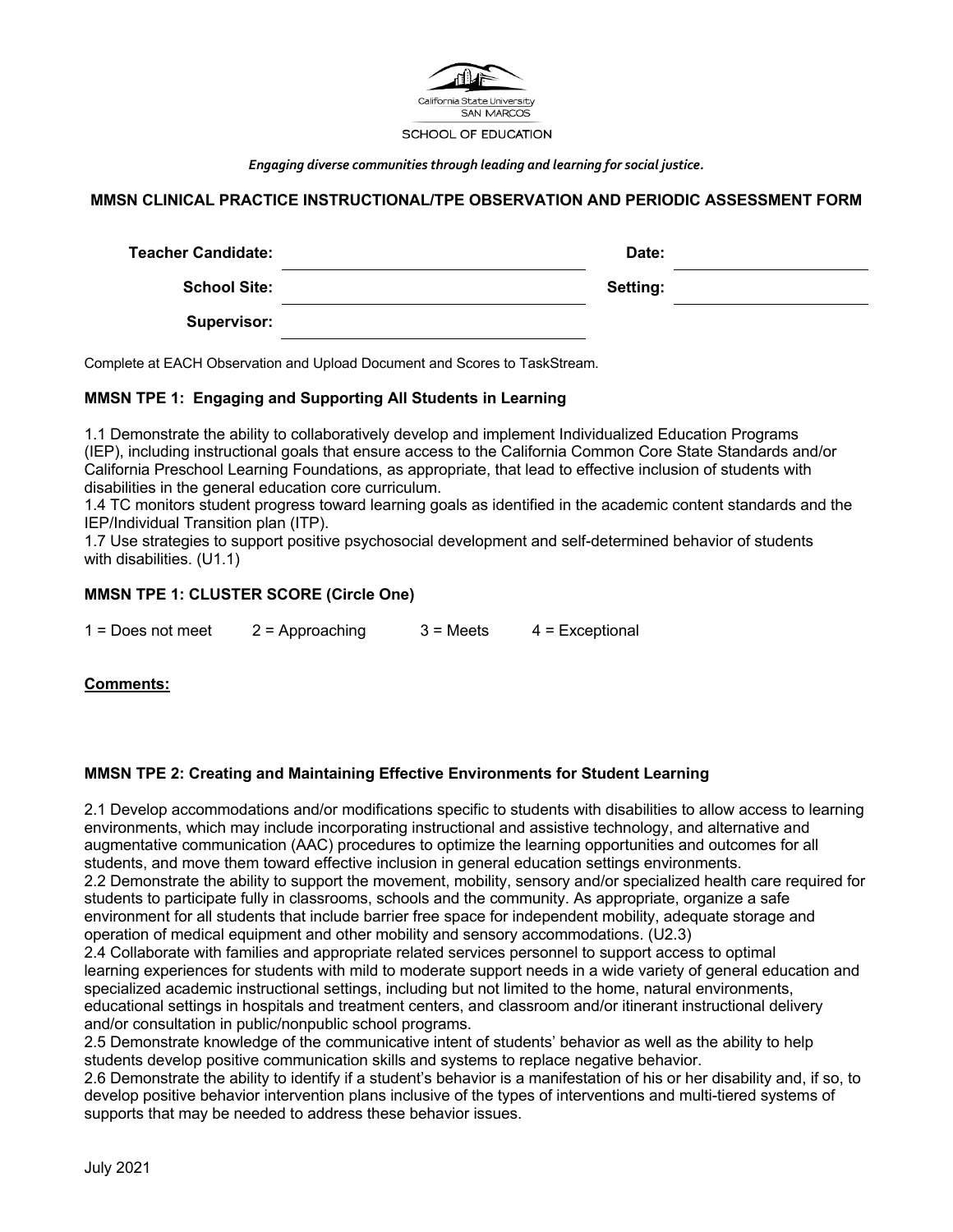2.7 Understand and access in a collaborative manner with other agency professionals the variety of interventions, related services and additional supports, including site-based and community resources and agencies, to provide integrated support for students with behavior, social, emotional, trauma, and/or mental health needs. (U2.4) 2.8 Apply and collaboratively implement supports needed to establish and maintain student success in the least restrictive environment, according to students' unique needs.

2.9 Demonstrate the skills required to ensure that interventions and/or instructional environments are appropriate to the student's chronological age, developmental levels, and disability-specific needs, including communitybased instructional environments. (U2.5)

2.10 Implement systems to assess, plan, and provide academic and social skills instruction to support positive behavior in all students, including students who present complex social communication, behavioral and emotional needs.

# **MMSN TPE 2: CLUSTER SCORE (Circle One)**

 $1 =$  Does not meet  $2 =$  Approaching  $3 =$  Meets  $4 =$  Exceptional

# **Comments:**

#### **MMSN TPE 3: Understanding and Organizing Subject Matter for Student Learning**

3.1 Effectively adapt modify, accommodate and/or differentiate the instruction for students with identified disabilities to facilitate access to the Least Restrictive Environment (LRE).

# **MMSN TPE 3: CLUSTER SCORE (Circle One)**

| $1 = Does not meet$ | $2$ = Approaching | $3 =$ Meets | $4$ = Exceptional |
|---------------------|-------------------|-------------|-------------------|
|                     |                   |             |                   |

### **Comments:**

#### **MMSN TPE 4: Planning Instruction and Designing Learning Experiences for all Students** (Check observed, add others as seen)

4.2 Demonstrate the ability to use evidenced-based high leverage practices with a range of student needs, and determine a variety of pedagogical approaches to instruction, including scope and sequence, unit and lesson plans, in order to provide students with disabilities equitable access to the content and experiences aligned with the state-adopted core curriculum.

4.3 Demonstrate the ability to identify and use behaviorally based teaching strategies with the understanding that behaviors are communicative and serve a function.

4.4 Demonstrate the ability to create short and long-term goals that are responsive to the unique needs of the student that meet the grade level requirements of the core curriculum, and systematically adjusted as needed to promote academic achievement within inclusive environments.

4.6 Coordinate, collaborate, co-teach and communicate effectively with other service providers, including paraprofessionals, general education teachers, parents, students, and community agencies for instructional planning and successful student transitions.

### **MMSN TPE 4: CLUSTER SCORE (Circle One)**

|  | $1 = Does not meet$ | $2$ = Approaching | $3 = Meets$ | $4$ = Exceptional |
|--|---------------------|-------------------|-------------|-------------------|
|--|---------------------|-------------------|-------------|-------------------|

# **Comments:**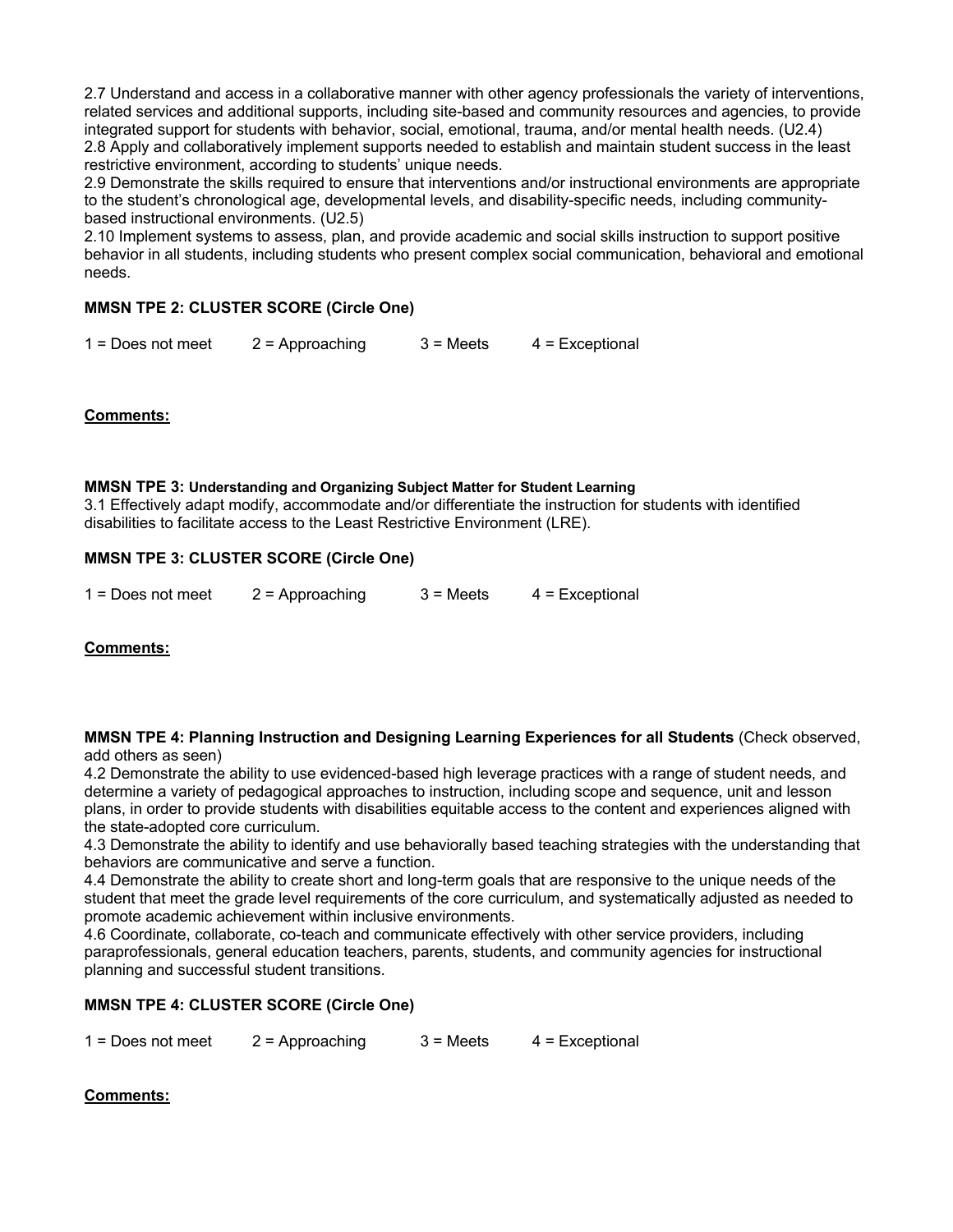# **MMSN TPE 5: Assessing Student Learning**

5.1 Apply knowledge of the purposes, characteristics, and appropriate uses of different types of assessments used to determine special education eligibility, progress monitoring, placement in LRE, and services. Candidates also apply knowledge of when and how to use assessment sources that integrate alternative statewide assessments, formative assessments, and formal/informal assessment results as appropriate, based on students' needs. (U5.1/5.2)

5.2 Each candidate utilizes assessment data to: 1) identify effective intervention and support techniques, 2) develop needed augmentative and alternative systems, 3) implement instruction of communication and social skills, 4) create and facilitate opportunities for interaction; 5) develop communication methods to demonstrate student academic knowledge; and 6) address the unique learning, sensory and access needs of students with physical/orthopedic disabilities, other health impairments, and multiple disabilities.

5.3 Demonstrate knowledge of special education law, including the administration and documentation of assessments and how to hold IEP meetings according to the guidelines established by law

5.4 Demonstrate knowledge of requirements for appropriate identification and assessment of students whose cultural, ethnic, gender, or linguistic differences may be misunderstood or misidentified as manifestations of a disability.

5.6 Know how to appropriately administer assessments according to the established protocols for each assessment. Candidates also understand how to implement appropriate accommodations on assessments for students with disabilities that do not fundamentally alter the nature and/or content of what is being tested, and how to use AAC appropriately for facilitating the participation in the assessment of students with complex communication needs.

# **MMSN TPE 5: CLUSTER SCORE (Circle One)**

|  | $1 = Does not meet$ | 2 = Approaching | $3 =$ Meets | $4$ = Exceptional |
|--|---------------------|-----------------|-------------|-------------------|
|--|---------------------|-----------------|-------------|-------------------|

# **Comments:**

**MMSN TPE 6: Developing as a Professional Educator** (Check observed, add others as seen) 6.1 Demonstrate the ability to coordinate and collaborate effectively with paraprofessionals and other adults in the classroom.

### **MMSN TPE 6: CLUSTER SCORE (Circle One)**

|  | $1 = Does not meet$ | $2$ = Approaching | $3 = Meets$ | $4$ = Exceptional |
|--|---------------------|-------------------|-------------|-------------------|
|--|---------------------|-------------------|-------------|-------------------|

**Comments:**

**Developmentally Appropriate Practices in Relation to Subject-Specific Pedagogy:**

**English Language Development in Relation to Subject-Specific Pedagogy:**